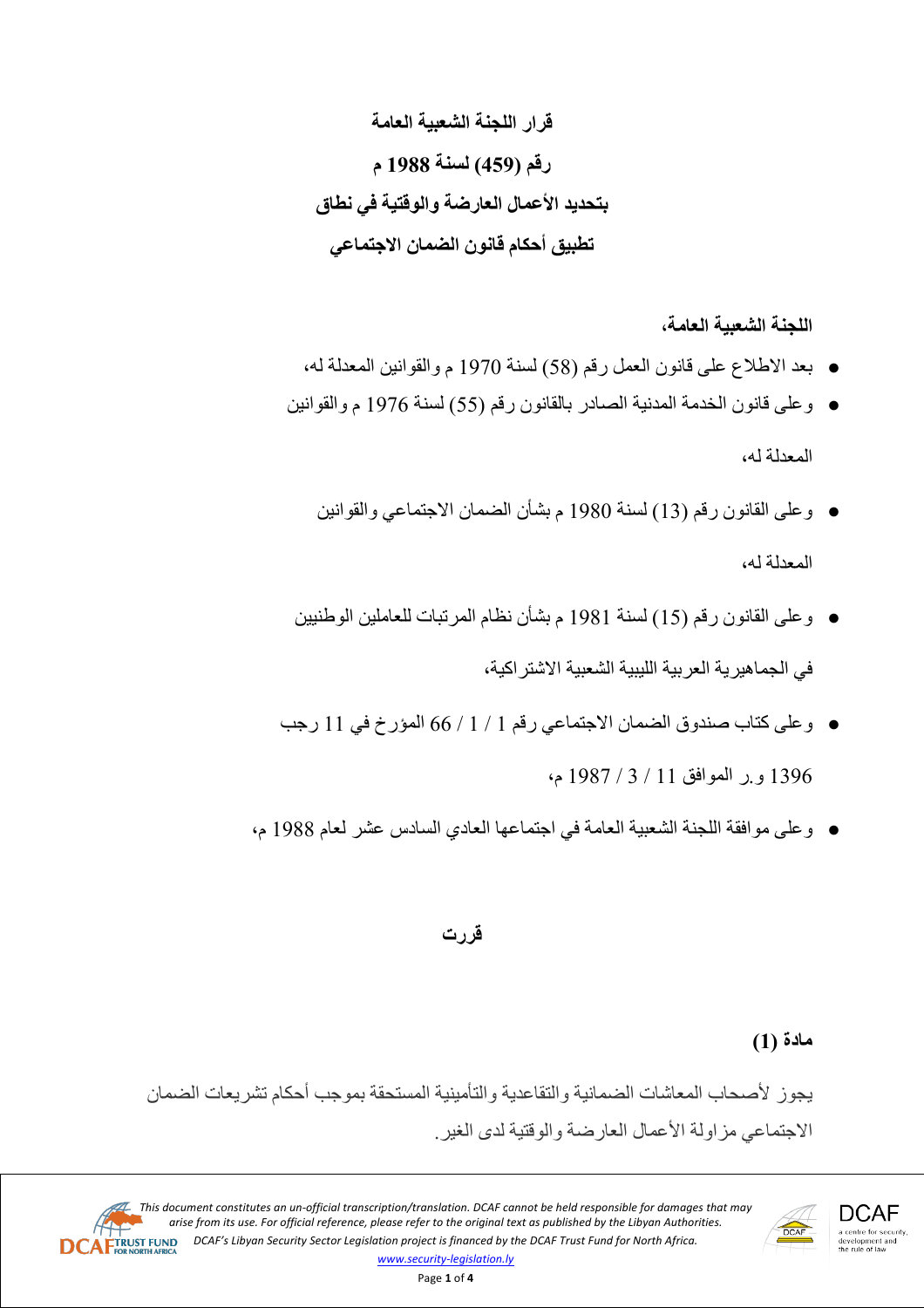#### **مادة (2)**

تعتبر أعمالا عارضة أو وقتیة الأعمال التي لا تتسم بطابع الدوام والاستمرار والمحدودة بالجدول المرافق لھذا القرار.

# **مادة (3)**

یجوز لجھات العمل تعیین أصحاب المعاشات لمزاولة أي من الأعمال المحددة بالجدول المرافق، ذلك بموجب عقد تحدد فیھ مدة العمل وطبیعتھ والمقابل المالي لذلك، فإذا تكرر ھذا العمل أو غیره خلال السنة المالیة الواحدة فلا یجوز أن یتجاوز المقابل المالي لھ قیمة المعاش لستة أشھر.

# **مادة (4)**

إذا زاول صاحب المعاش عملا بالمخالفة لأحكام ھذا القرار لدى أیة جھة عمل تعین إخضاع ھذا العمل لأحكام قانون الضمان الاجتماعي رقم 13 لسنة 1980م وذلك بإلزام كل من جھة العمل وصاحب المعاش بسداد الاشتراكات الضمانیة واتخاذ الإجراءات اللازمة لإیقاف صرف المعاش اعتبارا من تاریخ انتھاء العمل أو مدتھ حسب الأحوال.

> **مادة (5)** یلغى كل حكم یخالف أحكام ھذا القرار.

> > **مادة (6)**

یعمل بھذا القرار من تاریخ صدوره، وینشر في الجریدة الرسمیة.

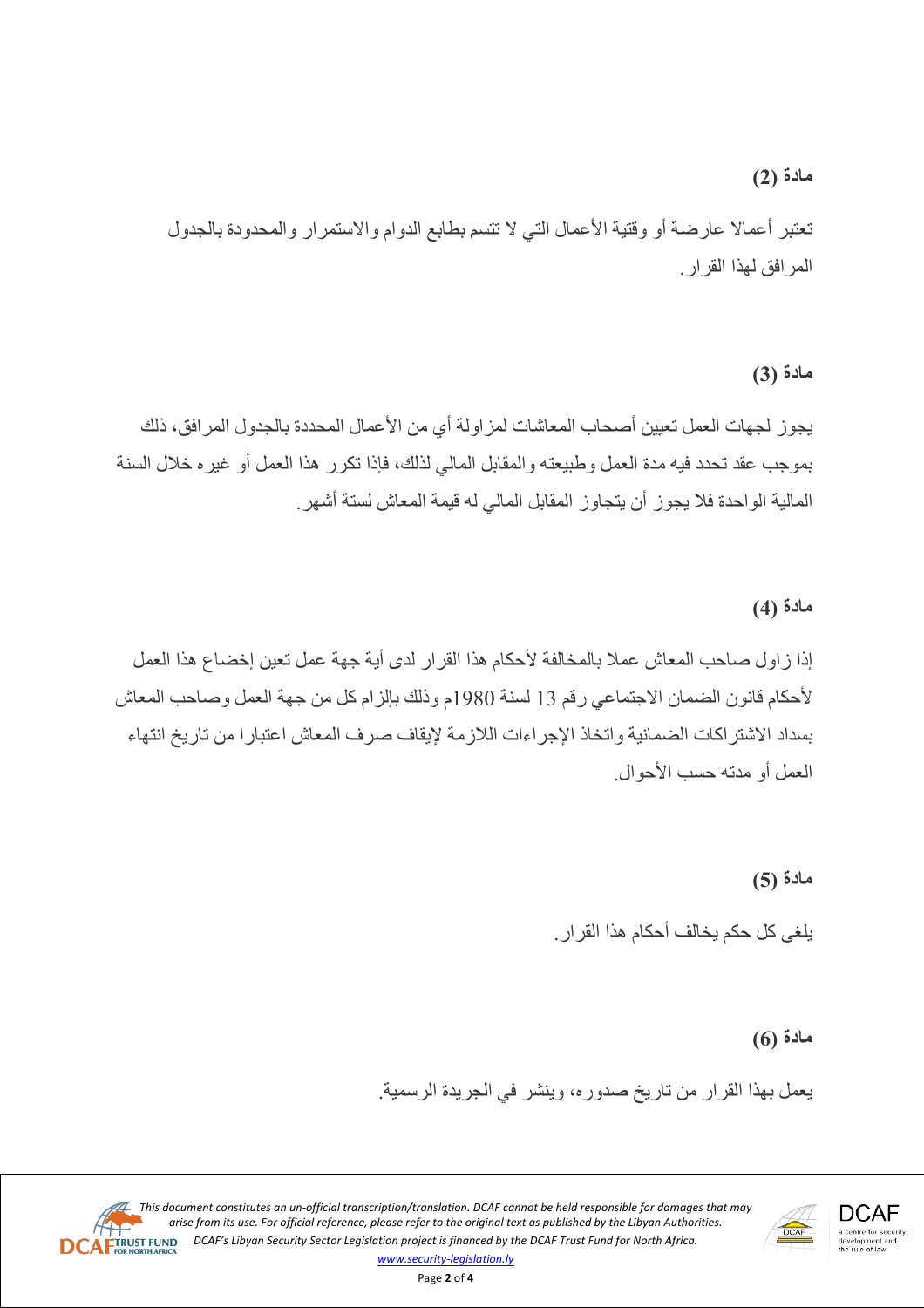**اللجنة الشعبیة العامة**

**صدر في 8 محرم 1398 و.ر**

**الموافق 21 / 8 / 1988 م**